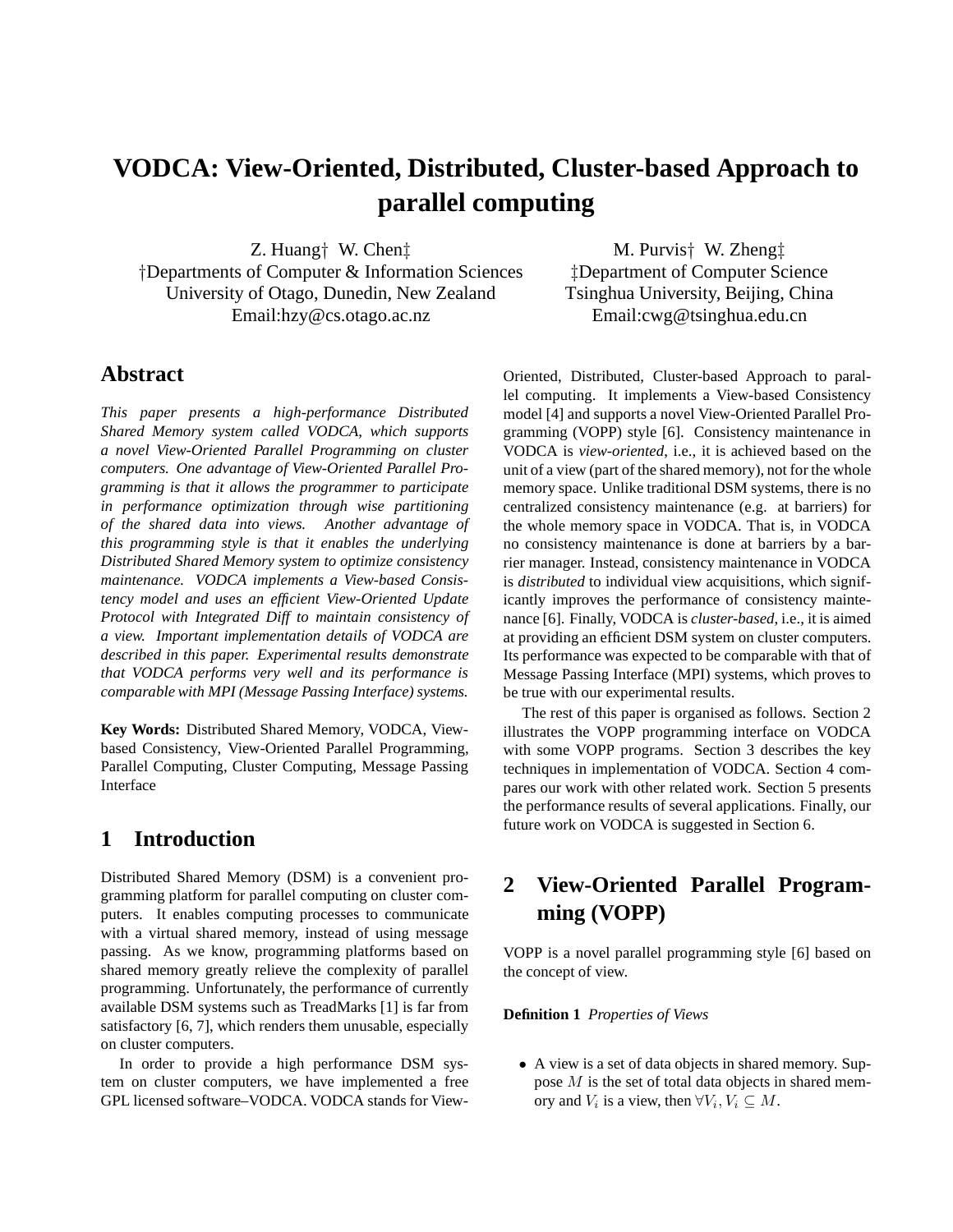- Views do not overlap with each other. Suppose there are two different views  $V_i$  and  $V_j$ ,  $i \neq j$ , then  $\forall V_i \forall V_j, V_i \cap V_j = \phi$
- Views in shared memory should cover all data objects in shared memory. Suppose there are  $n$  views  $V_1, ..., V_n$  in total in shared memory and M is the set of total data objects in shared memory, then

$$
\sum_{i=1}^{n} V_i = M
$$

• Once created, a view must not be changed (Note that views can be created and destroyed on the fly during execution of a program).

There are a number of requirements for VOPP programmers.

- The programmer should divide the shared data into a number of views according to the data sharing pattern of the parallel algorithm.
- Shared data should be divided in a way so that each view should consists of data objects that are always processed as an atomic set in the program.
- When any data object of a view is accessed, view primitives must be used (see below).

No explicit definitions of views are needed in a program. The data objects in a view are decided by the programmer in the algorithm. The programmer must allocate an identifier to each view in the algorithm. When a view is accessed in the program, view primitives must be used with the view identifier as their argument. The association between data objects and a view identifier is automatically detected by the underlying system. This association will not be changed until the view is destroyed. When we say a view is destroyed, it means its association with data objects is removed and its identifier can be used for new views. When we say a view is created, it means its association with data objects is established.

The following view primitives in C are provided by VODCA to support VOPP:

- *void Vdc acquire view(int view id)*: acquire exclusive write access to the specified view; the calling process is blocked if the view is held by another process.
- *void Vdc release view(int view id)*: release the specified view.
- *void Vdc acquire Rview(int view id)*: acquire readonly access to the specified view; the calling process gets an up-to-date version of the specified view.

• *void Vdc release Rview(int view id)*: finish read-only access to the specified view.

In current version of VODCA, a process can write only one view at a time (in order that VODCA will be able to detect modifications for only one view), but it can read multiple views at the same time by using nested calls of *Vdc acquire Rview*. That is, *Vdc acquire view*s cannot be nested but *Vdc acquire Rview*s can be nested.

VODCA also provides the following C interface.

- *VDC NPROCS*: the maximum number of parallel processes supported by VODCA.
- *VDC\_NVIEWS*: the number of view identifiers available for use.
- *VDC NPAGES*: the number of pages in the shared memory.
- *Vdc nprocs*: the actual number of parallel processes in an execution.
- *Vdc proc id*: the process id, an integer ranging from 0 to *Vdc nprocs-1*.
- *void Vdc startup(int argc, char \*\*argv)*: initialise VODCA and start remote processes.
- *void Vdc exit(int status)*: terminate the calling process.
- *void Vdc barrier(unsigned id)*: block the calling process until every other process arrives at the barrier.
- *char \*Vdc malloc(unsigned size)*: allocate shared memory.
- *void Vdc free(char \*ptr)*: free shared memory.

To illustrate the use of VODCA C interface, the following parallel sum problem is used, whose memory access pattern is very typical in parallel programming. In this problem, every process has its local array and needs to add<sup>1</sup> it to a shared array. We divide the shared array into *Vdc nprocs* equally-sized views, and each of them is allocated an identifier in the range 0 ... *Vdc nprocs-1*. In each outer loop, every process works on a different view and adds its corresponding local array elements to the view. In the first outer loop, process 0 works on view 0, process 1 works on view 1,and process *Vdc nprocs-1* works on view *Vdc nprocs-1*; in the second outer loop, process 0 works on view 1, process 1 works on view 2,and process *Vdc nprocs-1* works on view 0; and etc. Finally the master process (process 0) calculates the sum of the shared array, which equals to the sum of all local arrays. The VOPP program for this parallel sum algorithm is as below.

<sup>&</sup>lt;sup>1</sup>It could be a more complicated operation, but we use addition in order to simplify the example.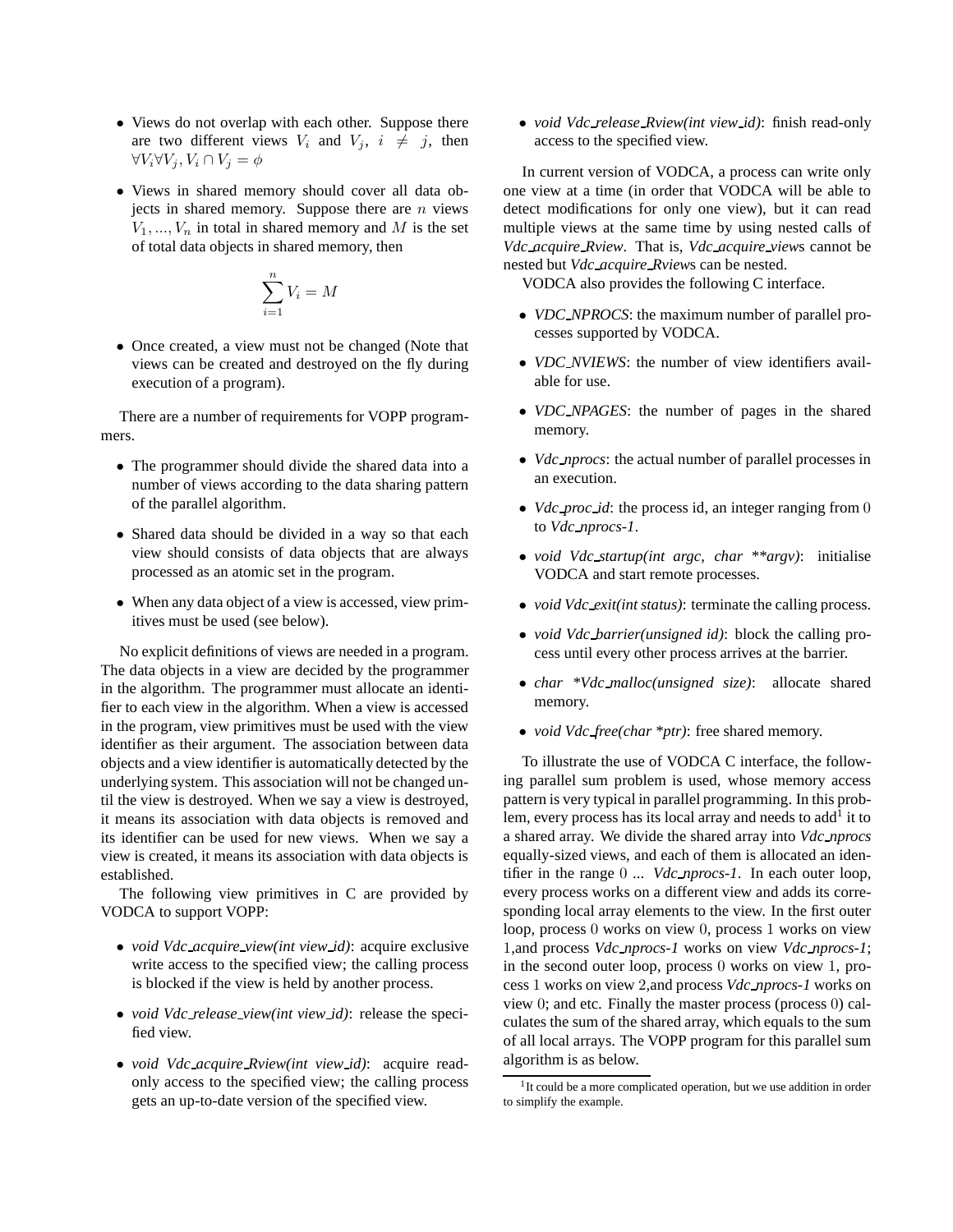```
int *shared array, *local array, a size;
main(int argc, char **argv)
{
int i, j, s, e;
long sum;
initialise a_size;
Vdc_startup(argc, argv);
if(Vdc_proc_id == 0) {
  shared_array =
       Vdc_malloc(a_size*sizeof(int));
  initialise shared_array;
  }
local array=malloc(a size*sizeof(int));
initialise local_array;
for (i = 0; i < Vdc_nprocs; i++) {
  s=(i+Vdc_proc_id)%Vdc_nprocs
                   *a_size/Vdc_nprocs;
  e=((i+Vdc_proc_id)%Vdc_nprocs+1)
                   *a_size/Vdc_nprocs;
  Vdc_acquire_view((i + Vdc_proc_id)
                         %Vdc_nprocs);
  for (j=s;j < e;j++)shared_array[j]+=local_array[j];
  Vdc_release_view((i + Vdc_proc_id)
                         %Vdc_nprocs);
  }
Vdc barrier(0);
if(Vdc_proc_id==0){
  for(j=0:j<Vdc_nprocs;j++)Vdc_acquire_Rview(j);
  for (i = a_size-1; i > 0; i--)sum += shared array[i];
  for(j=0:j<Vdc_nprocs;j++)Vdc_release_Rview(j);
  }
}
```
Another VOPP example is using task queue for parallel computing. The shared data in each task is regarded as a different view and a unique identifier is allocated to the view when the task is created. The task queue is a shared array which is allocated a view identifier 0. The code pieces of the program are as below.

```
struct task {
    int view_id;
    char state;
    char *task_data;
}
struct task *task queue;
task_queue=Vdc_malloc(qsize);
/* task producer */
struct task t;
unsigned v;
v = qet unique vid();
Vdc_acquire_view(v);
t.task_data=Vdc_malloc(tsize);
create_task(t);
t.view_id=v;
Vdc_release_view(v);
Vdc acquire view(0);
enqueue(task_queue, t);
Vdc_release_view(0);
/* task consumer */
struct task t;
unsigned v;
Vdc_acquire_view(0);
dequeue(task_queue, t);
Vdc_release_view(0);
v=t.view_id;
Vdc_acquire_view(v);
consume_task(t);
Vdc release view(v);
```
VOPP allows programmers to participate in performance optimization through wise partitioning of shared data into views. The rule of thumb for VOPP overhead is that, the more view acquisitions, the more messages incurred in the network; and the larger a view is, the more amount of data transmitted in the view acquisition. Besides maximizing parallelism, programmers should finely tune the program to reduce both the number of view acquisitions and the size of views.

VOPP does not place any extra burden on programmers since the partitioning of shared data is an implicit task in parallel programming. VOPP just makes the task explicit by adding view primitives, which renders parallel programming less error-prone in handling shared data. The programmer does not need to specify which data objects are in which view in the program, as long as the same data objects are accessed whenever the view is acquired.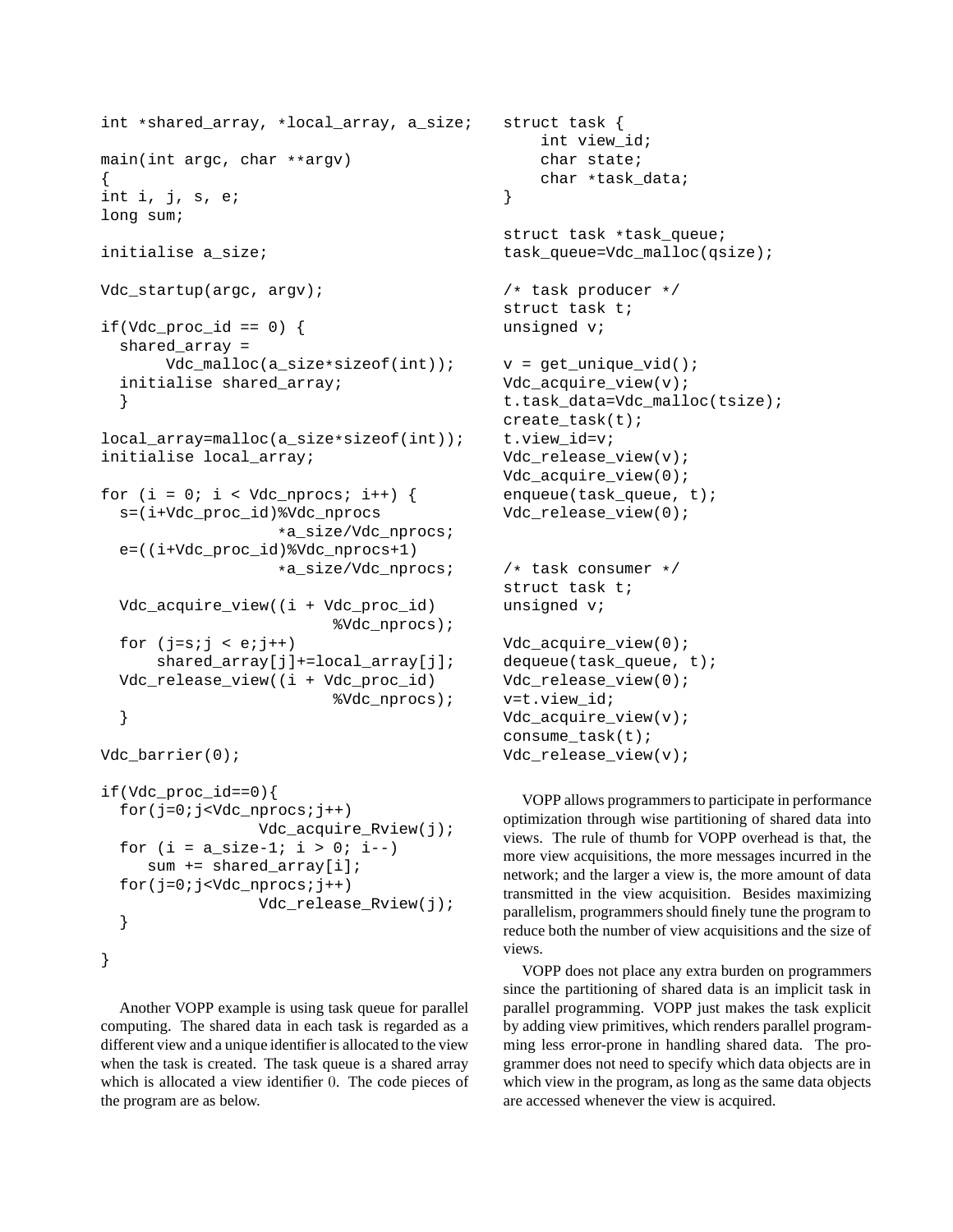The focus of VOPP is shifted more towards data management (e.g. data partitioning and sharing), instead of mutual exclusion and data race as in traditional shared memory based parallel programming. Mutual exclusion is automatically achieved by VODCA system when a view is acquired using *Vdc acquire view*. In this way, the bug of "data race" is removed from VOPP programs.

## **3 Implementation**

VODCA is implemented entirely as a user-space library on top of Linux. Modifications to the Linux kernel are not necessary. Programs written in C are compiled and linked with the VODCA library. VODCA is portable on modern Unix systems, with some modifications to a small portion of system dependent code such as the SIGSEGV signal handler. Currently, we have tested VODCA on Linux/i386 and Linux/Itanium.

VODCA implements the View-based Consistency (VC) model [4]. When a view needs to be updated in VODCA, an efficient consistency protocol called VOUPID (View-Oriented Update Protocol with Integrated Diff) [5] is used.

VODCA is developed as an open source software under GPL. For historical reasons, some of its design ideas, e.g., using SIGIO signal for receiving data from sockets, are the same as in TreadMarks, but the code lines are re-written. The authors would like to thank TreadMarks group for their excellent work on the design of TreadMarks.

#### **3.1 View-based Consistency (VC)**

The consistency condition for the VC model is stated below.

**Definition 2** *Consistency Condition for View-based Consistency*

• Before a process  $P_i$  is allowed to access a view by calling *Vdc acquire view* or *Vdc acquire Rview*, all previous *write* accesses to data objects of the view must *be performed with respect to*  $P_i$  according to their causal order.

A write access to a data object is said to *be performed with respect to* process  $P_i$  at a time point when a subsequent read access to that object by  $P_i$  returns the value set by the write access.

From the above condition, we know barriers have nothing to do with consistency maintenance. All consistency maintenance are distributed to view primitives. Removing consistency maintenance from barriers has significantly relieved the bottle-neck problem in the implementation of barriers [6]. This bottle-neck problem has seriously affected the performance of many TreadMarks applications such as IS, especially when the number of processes is more than 8.

When a view is acquired, consistency maintenance is restricted to the view. In this way consistency maintenance is decentralized among the view primitives, rather than centralized in barriers. In our current implementation of VODCA, a process can only modify one view between *Vdc acquire view* and *Vdc release view*. Therefore, the data objects modified between *Vdc acquire view* and *Vdc release view* are counted into that view, and thus only those data objects are updated when the view is acquired later.

The write accesses to data objects of a view are detected by the system. VODCA uses the *mprotect* system call to control access to shared pages. Any attempt to perform a restricted access on a shared page generates a SIGSEGV signal (i.e., page fault). The SIGSEGV signal handler examines the exception stack to determine whether the access is a read or write, and responds according to the type of access. Except at initial stage when pages are set *empty* in all processes (except process 0), DSM pages are always readable in VODCA. After a *Vdc acquire view* call is finished, all DSM pages are write protected. A write access to a write protected page will cause a SIGSEGV signal whose handler creates a twin copy of the page and makes the page writable. When a *Vdc release view* is called, a diff is created for each of those modified pages through comparing the page and its twin copy. The diffs of the modified pages consist in the modifications of the corresponding view. After a *Vdc release view* is finished, all DSM pages are write protected again.

We use a modifying session to represent modifications of a view. A *modifying session* represents the modifications (i.e. diffs) made on a number of pages between *Vdc acquire view* and *Vdc release view*. It is a data structure containing a list of page diffs. We make a modifying session whenever a process finishes updating a view by calling *Vdc release view*. When a modifying session is created, it is associated with the related view whose id number is the argument of the *Vdc release view* that causes the creation of the session. Note that when a session is created, diffs of the modified pages are created immediately, instead of being delayed as in TreadMarks. In this way we can avoid mixing irrelevant modifications into the modifying session and thus reduce the size of the session.

A version number is maintained for each view. Once a modifying session is created, the version number of the related view is increased by one. When a view is acquired by a process we can decide if the view in the process should be updated or not according to the version of the view of the process and the latest version of the view.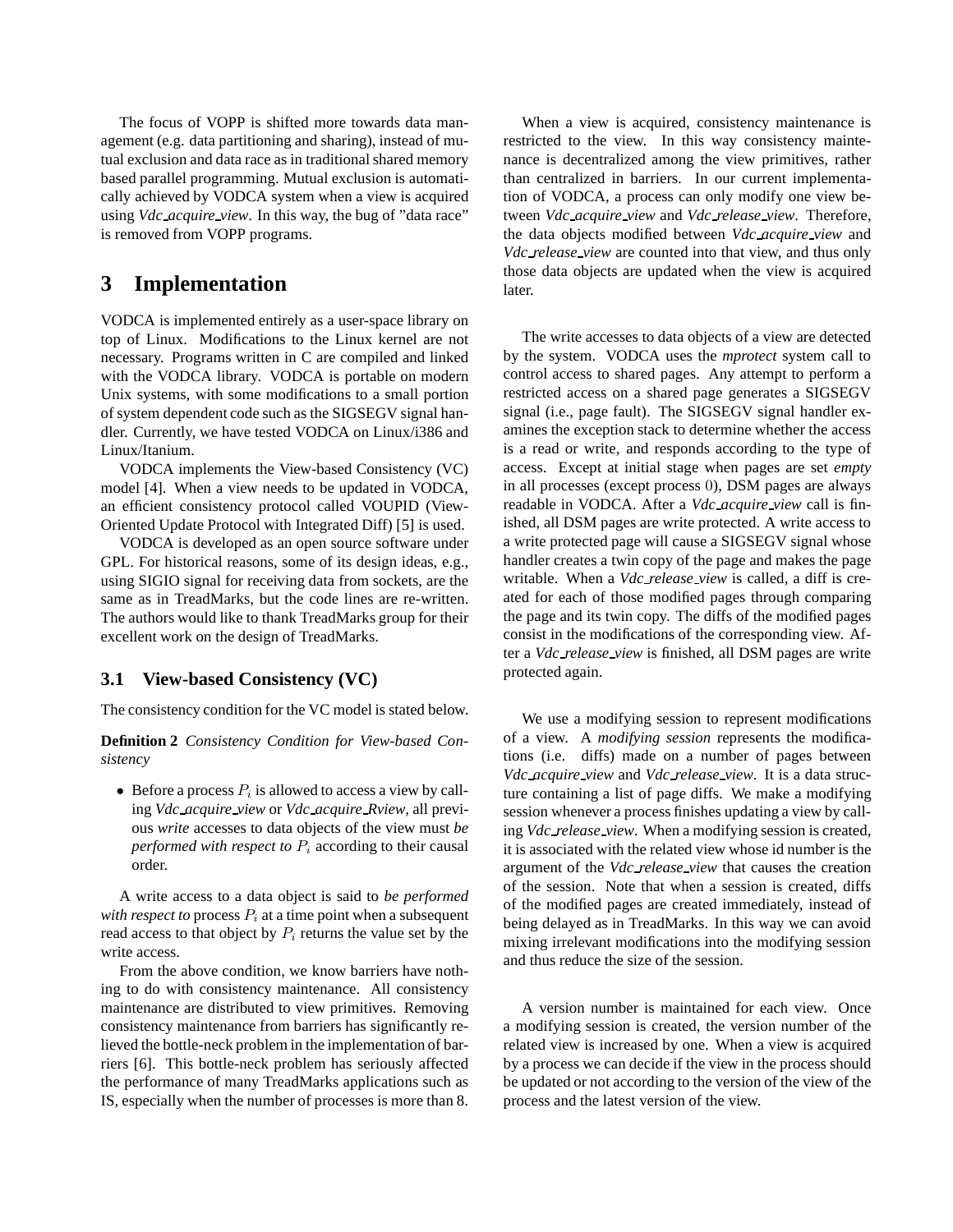#### **3.2 The VOUPID protocol**

During execution of a parallel program, with more and more modifying sessions created for a view, more and more diffs are created for the same page. This phenomenon is called diff accumulating problem. To solve this problem, VODCA uses the VOUPID protocol to merge diffs.

VOUPID is an update protocol for view consistency which integrates all the diffs of the same page into a single diff and then updates the page with the single integrated diff. The diffs of the same page are thus merged together if they are for the same view. In the protocol, a single integrated diff is maintained for each page of a view. When a modifying session is created, the newly created diff of a page is merged into the single integrated diff if it exists; otherwise, the newly created diff becomes the single integrated diff of the page. Similar to an update protocol, when a view is acquired, the single integrated diffs of the view are piggy-backed on the view granting message and then applied immediately to the corresponding pages of the view. In this way, VOUPID reduces the number of messages and the amount of diff data. Moreover, it completely removes those page faults that request diffs. For details of the VOUPID protocol, refer to [5].

#### **3.3 Exponential backoff timer in VODCA**

VODCA implements inter-process communication using the Berkeley sockets interface. It uses UDP/IP as the transport protocol. Since UDP/IP does not guarantee reliable delivery, VODCA uses a request/response model to insure request arrival. When a request is sent, a response is expected no matter how simple the response is. If no response arrives within a certain amount of time, the original request is retransmitted. A timer is set when a request is sent and a response is expected.

Since modern computer networks are very reliable, messages rarely get lost. In most situations that a timer expires, the request is either for a held view or for an incomplete barrier. That means, the request arrives at the destination but the reply is withheld by the requestee waiting for some conditions. In those situations, it is useless to retransmit the request in a constant period as in TreadMarks. Rather the retransmissions simply increase the network traffic and the requestee's workload, since receiving a message involves interrupts, context switches, and the execution of several layers of networking software and signal handler.

VODCA adopts an exponential backoff timer for retransmitting possibly lost messages. The value of the timer is first set as one second. Every time the timer expires, the request is retransmitted, but the value of the timer is doubled when the timer is reset. In this way, the number of retransmissions is significantly reduced when the requestee withholds the reply for a long time.

#### **3.4 View ownership**

For each view, a process is allocated as its manager. A view manager keeps track of the ownership of the view. A view acquiring request is first sent to the manager which forwards the request to the right process. Multiple processes acquiring the same view with *Vdc acquire view* are formed as a queue, called ownership queue, according to their requests' arriving order at the manager. A new acquiring request is forwarded by the manager to the last process in the queue. When a process finishes a call to *Vdc acquire view*, the ownership of the view is transferred to the process. The owner of a view has the up-to-date version of the view.

However, when a process calls *Vdc acquire Rview*, the ownership of the view is not transferred to that process. The read-only request is simply forwarded by the view manager to the last process in the ownership queue. That process will transmit the diffs of the view to the requester after it releases the view.

## **4 Comparison with other related work**

The idea of restricting the scope of consistency in the VC model is not new. There were some related work on restricting the scope of consistency, e.g. Entry Consistency (EC) [2] and Scope Consistency (ScC) [8]. Similar to VC, both EC and ScC were aiming at reducing the cost of consistency maintenance through restricting the scope of consistency. However, their programming interfaces are very different from VOPP.

VOPP is different from the programming style of Entry Consistency in terms of the association between data objects and views (or locks). Entry Consistency [2] requires the programmer to explicitly associate data objects with locks and barriers in programs, while the VOPP programmer just uses the view primitives to annotate the code section that accesses a view. The data objects in a view are detected and associated with the view automatically, instead of being specified by the programmer as in EC programs. Since the association is achieved dynamically, views can contain dynamically allocated memory space, which cannot be specified statically in the programs of Entry Consistency. Therefore, VOPP is more flexible than the EC programming style.

VOPP is also different from the programming style of Scope Consistency (ScC) [8] in terms of the definition of the concepts of view and scope. Once determined by the programmer, views in VOPP are non-overlapped and constant throughout a program, while scopes in ScC can be overlapped and are merged into a global scope at barriers. As we discussed and demonstrated in [6], consis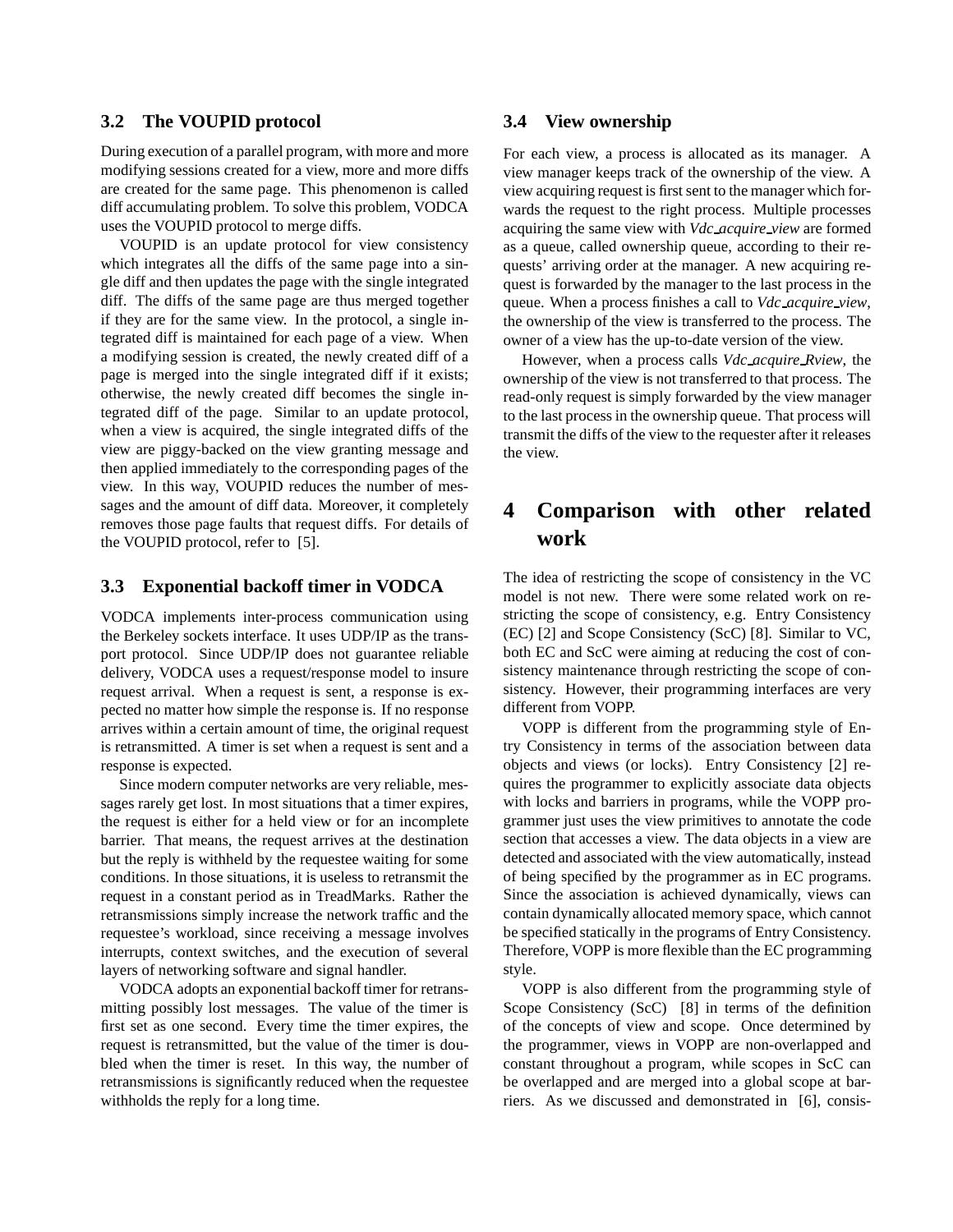tency maintenance in barriers suffers from serious bottleneck problem, which affects the performance of traditional DSM programs as well as the ScC programs.

Programs based on ScC are extended from the traditional DSM programs, i.e., lock primitives are normally used in those programs while scope primitives such as *open scope* are used only when required by memory consistency. Therefore, the programming model provided in ScC is a mixture. The programmer has to think of mutual exclusion when lock primitives are used, but has to think of memory consistency when scope primitives are used. This blended programming model simply confuses programmers. However, in contrast to the traditional DSM programs, the focus of VOPP is shifted towards shared data (views) rather than mutual exclusion. Programmers only think of shared data (views) when view primitives are used, while mutual exclusion and view consistency are left to the underlying system.

Since ScC only optimizes consistency of local scopes, the performance of programs without lock or scope primitives, such as IS, SOR and Gauss in our benchmark applications, cannot be improved by ScC. In contrast, in VOPP view primitives are always used to access views. Therefore, the VOPP version of those benchmark applications can run more efficiently than their ScC counterparts.

In addition, the diff integration in the VOUPID protocol can only be done when views are not modified in a nested style. If views or scopes are modified in a nested style, which is allowed in ScC programs and other traditional DSM programs, diffs from different views may mix with each other and diff integration can result in incorrect memory consistency. For example, suppose there are four processors  $P_1$ ,  $P_2$ ,  $P_3$ , and  $P_4$ , each of them modifies either  $x$  or  $y$  or both, where  $x$  and  $y$  belong to view 1 and view 2 respectively, but are in the same page. As shown in Figure 1,  $P_1$  modifies both x and y in a nested style, so the diffs for view 1 and view 2 have to be mixed with each other. After  $P_1$  finishes accessing x and y, the diff created by  $P_1$  is  $D_1$ :  $\langle (x, 1), (y, 2) \rangle$ , which contains the written values of both  $x$  and  $y$ . Then  $P_2$  accesses and modifies view 1, and create diff  $D_2$ :  $\langle (x, 3) \rangle$ ;  $P_3$  accesses and modifies view 2, and create diff  $D_3$ :  $\lt(y, 4)$  >. Finally  $P_4$  accesses both view 1 and 2 after the views are updated using  $D_1$ ,  $D_2$  and  $D_3$ . However, if diff integration is applied in this example,  $D_1$  and  $D_2$  will be merged at  $P_2$  as  $DM_1$ :  $\langle (x, 3), (y, 2) \rangle$ , and  $D_1$  and  $D_3$  will be merged at  $P_3$  as  $DM_2$ :  $\lt (x, 1), (y, 4) >$ . When  $P_4$  accesses view 1 and 2,  $DM_1$  and  $DM_2$  will be used to update the views. No matter in which order to apply  $DM_1$  and  $DM_2$  at  $P_4$ , it will not be able to read both the up-to-date value (3) of  $x$ and the up-to-date value  $(4)$  of y.

Note that when the *acquire view*s and *release view*s in Figure 1 are replaced with *open\_scope* and *close\_scope* (as



 $W(x, v)$ : write value v to x  $R(x, v)$ : read value v from x

#### Figure 1: A failure scenario for diff integration

in ScC programs) or acquire lock and release lock (as in TreadMarks) respectively, diff integration will result in the same incorrect memory consistency. Therefore, ScC and TreadMarks cannot adopt the VOUPID protocol to improve the performance of DSM systems.

Note that, if nested writable view acquisitions need to be supported, a variant of VOUPID can be developed to cope with the special case, though the protocol will become more complex and less efficient.

Diff integration can only be done in a centralized way at barriers for traditional DSM programs because of the above problem. For example, TreadMarks integrates diffs at barriers using garbage collection, and Brazos [10] integrates diffs from local scopes into the diffs of the global scope at barriers. In contrast, diff integration in VODCA is achieved in a timely, distributed way, which is more efficient.

VOPP is very different from MPI. From programming point of view, VOPP is more convenient and easier for programmers than MPI, since VOPP is still based on the concept of shared memory (except the consistency of the shared memory is maintained according to views). In addition, VOPP provides experienced programmers an opportunity to finely-tune the performance of their programs by carefully dividing the shared memory into views.

Since partitioning of shared data into views becomes part of the design of a parallel algorithm in VOPP, VOPP offers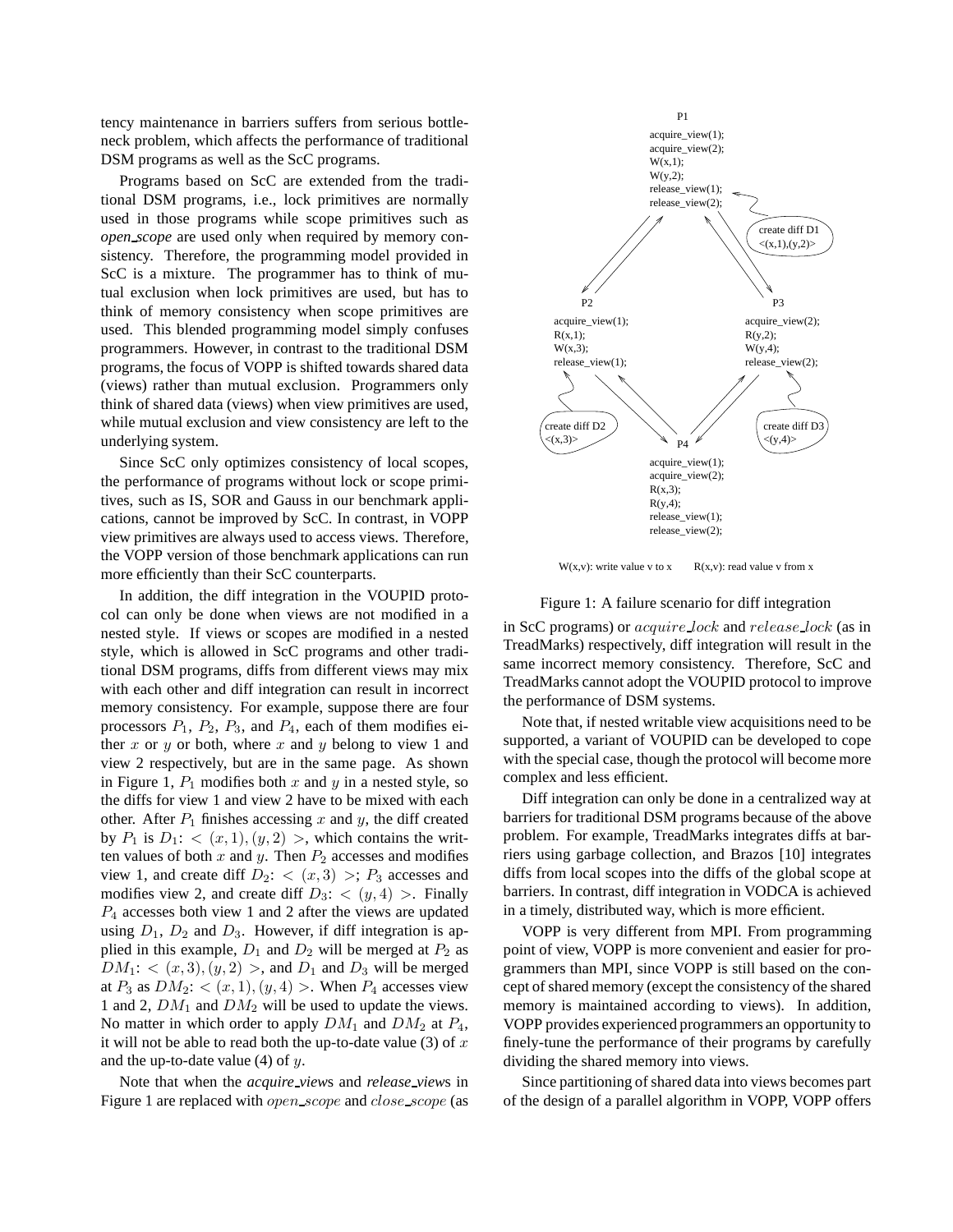the potential to make VOPP programs perform as well as MPI programs. The reason is that a VOPP program can be finely tuned so that its underlying message passing behavior can match that of its MPI counterpart. That is, if there is a finely-tuned MPI program, we can make a VOPP program whose underlying message passing behavior is similar to that of the MPI program. The VOPP program can imitate the MPI program in a way that wherever there is data transfer between processors in the MPI program, the VOPP program allocates a shared view for the data and uses view acquisition instead of sending and receiving data. In this way, the overhead of message passing in VOPP can be almost the same as that in MPI program, since the cost of view acquisition in VODCA is almost the same as that of sending and receiving a block of data in MPI.

Though the message passing behavior of VOPP programs can be made similar to that of MPI programs, the programming interface provided in VOPP is very much different from MPI. MPI programmers have to know where a block of data is located, while location of a view is transparent to VOPP programmers. VOPP programmers only need to worry about which view to acquire, but not the location of the view.

Another difference between VOPP and MPI is that barriers are badly needed in VOPP programs, while MPI programs normally do not need barriers. This difference has significant impact on the performance gap between VOPP and MPI, which has been discussed in [7].

### **5 Performance comparison**

In this section, we present the performance results of several applications coded with MPI, VOPP and the traditional DSM programming style. The MPI applications are run on MPICH [3], the VOPP programs are run on VODCA, and the traditional DSM applications are run on TreadMarks [1].

The performance tests are carried out on an Itanium cluster connected by InfiniBand network. The cluster consists of 128 nodes running Linux kernel 2.4.21, 16 nodes of which are used for performance evaluation. We run two processes on each node, since each node has two 1.3 GHz Itanium 2 processors with 4 Gbytes of memory. The page size of the virtual memory is 16 KB. The C compiler used is GCC 3.2.3. All programs are compiled with "-O2" option.

We have tested VODCA, MPI, and TreadMarks on the cluster with Integer Sort (IS), Gauss, Successive Over-Relaxation (SOR), and Neural network (NN). Figures 2, 3, 4, and 5 have shown the speedups of the applications on the three systems.

The figures show that the performance of VODCA is comparable with that of MPI. For some applications, VODCA performs even better than MPI. Since InfiniBand is a fast network with low latency, the barriers running on







such a network is much faster than on Ethernet (refer to [7] for results on fast Ethernet). Faster barriers can improve the performance of both VODCA and TreadMarks, which explains why TreadMarks performs better for Gauss and SOR on InfiniBand. For applications like Gauss, there is still a small performance gap between VODCA and MPI due to thousands of barriers used in Gauss. Detailed reasons for this performance gap has been discussed in [7].

## **6 Conclusions and future work**

Our experimental results demonstrate that VODCA is a high performance DSM system. VODCA provides a convenient programming interface for parallel computing on